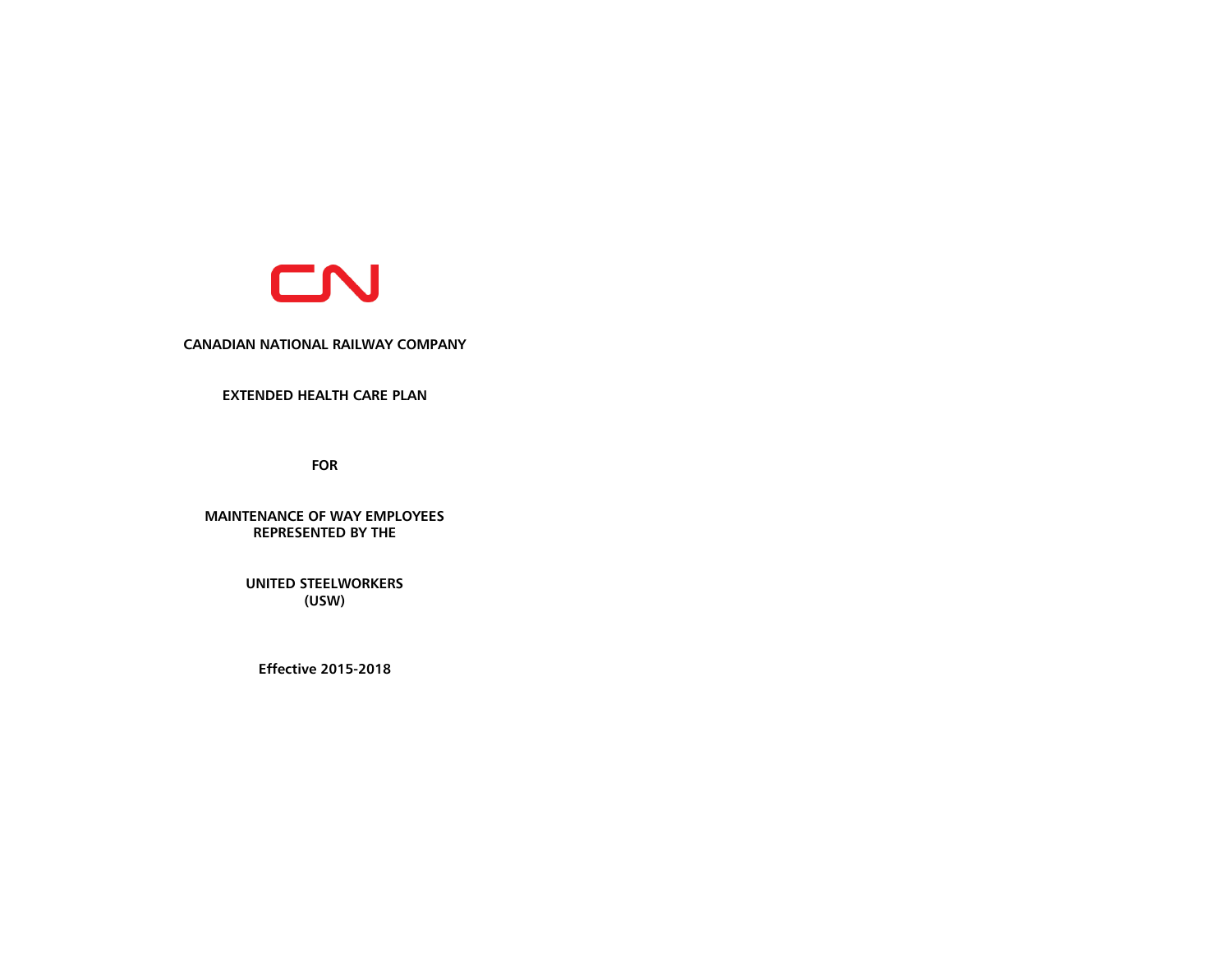#### **FOREWORD**

This booklet explains the **Extended Health Care (EHC) Plan for railway employees represented by the United Steelworkers (USW) in Canada and their dependents,** put in place as the result of negotiations between CN and your labour unions.

The cost of the Extended Health Care Plan is currently paid by the Company and provides a wide range of medical benefits. It is administered by Green Shield Canada for all EHC coverage.

What follows is a summary of the main features of the Plan. While every effort has been made to ensure that this booklet is accurate, the Plan contract "CNR-" is the governing document

The program is also intended to comply with all federal and provincial laws. In the event of any conflict, the terms of any applicable laws will govern.

Please read this booklet carefully and keep it as a reference. If any other information is required, contact the Payroll Benefits Administration Group at 1-800-363-6060 and select the appropriate options to reach Benefits and Pension Administration.

NOTE: The Extended Health Care Plan for employees represented by a bargaining agent in Canada conforms to minimum requirements under applicable legislation.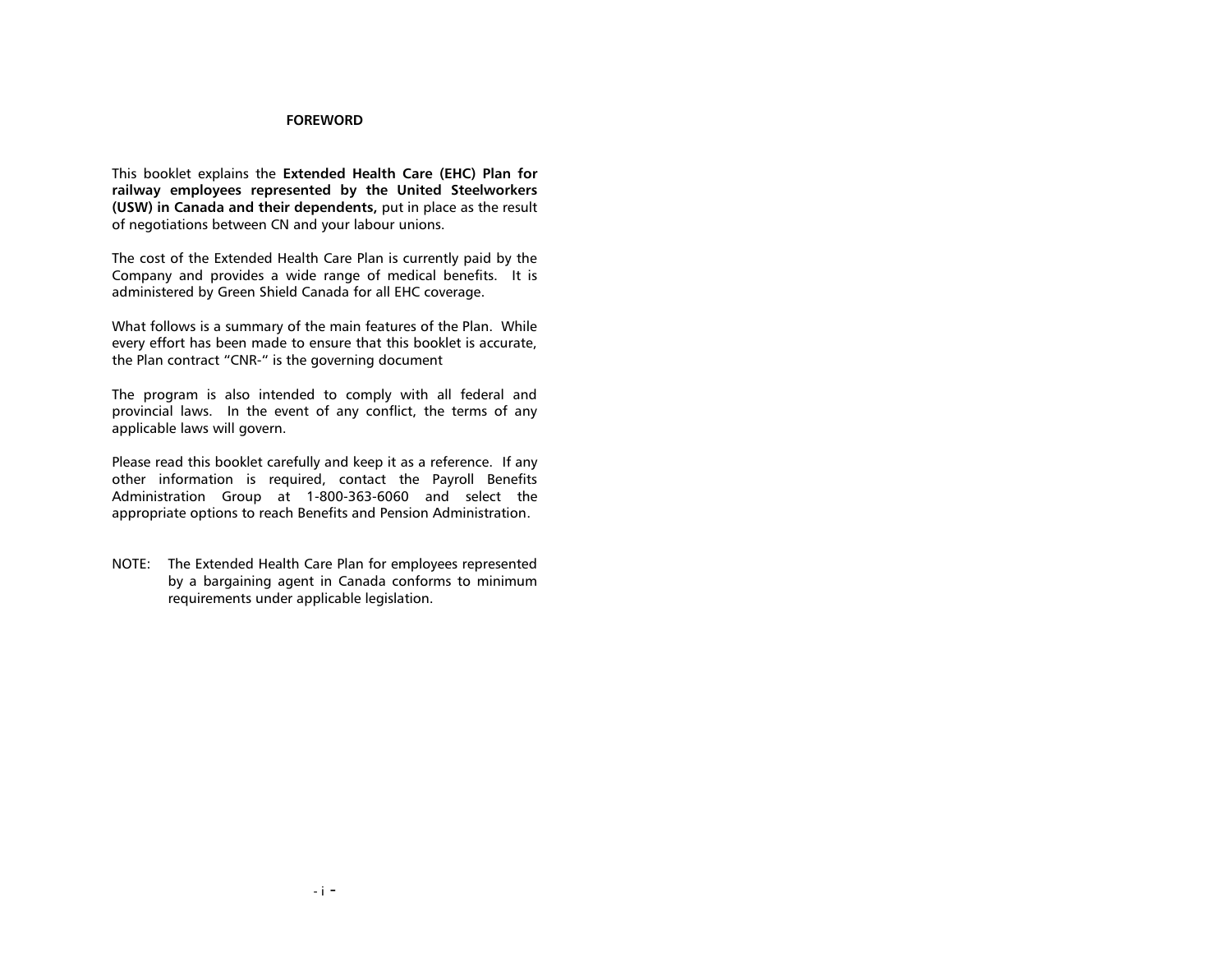# **TABLE OF CONTENTS**

# Page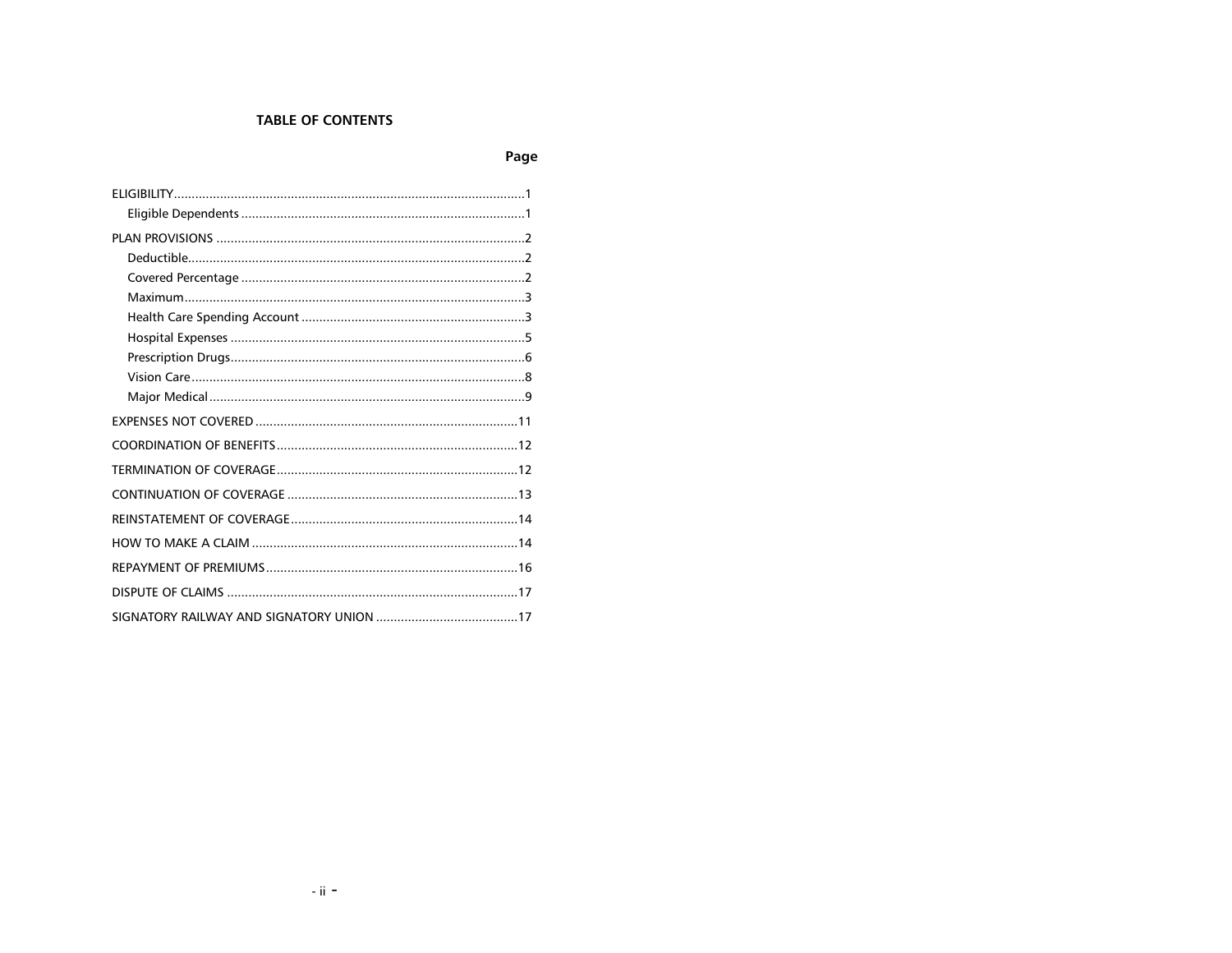#### **ELIGIBILITY**

<span id="page-3-0"></span>You and your eligible dependents are covered on the first day of employment.

Once you have established your eligibility under the Plan, you remain covered during each month in which you have compensated service until coverage terminates as explained in the "Termination of Coverage" section of this booklet.

Once you are eligible, enrolment in the Plan is automatic.

#### <span id="page-3-1"></span>**Eligible Dependents**

The following members of your family are considered eligible dependents:

- your spouse (if you and your spouse are separated, your spouse must be supported by you in order to be considered eligible);
- your unmarried children (including your spouse's children and children from a previous marriage), dependent on you for financial support, and who are:
	- under age 21 and living with you or your eligible spouse (or shared custody);
	- under age 25 (under age 26 if a resident of Quebec), if registered as a full-time college or university student in an educational institution recognized under the Income Tax Act (Canada). A child who work less than 15 hours a week is also considered entirely dependent on the employee for financial support;
	- handicapped before age 21, continue to qualify as long as the children
		- $\triangleright$  are incapable of self-support because of a physical or mental disability
		- $\triangleright$  depend on you for financial support and maintenance, and
		- $\triangleright$  remain unmarried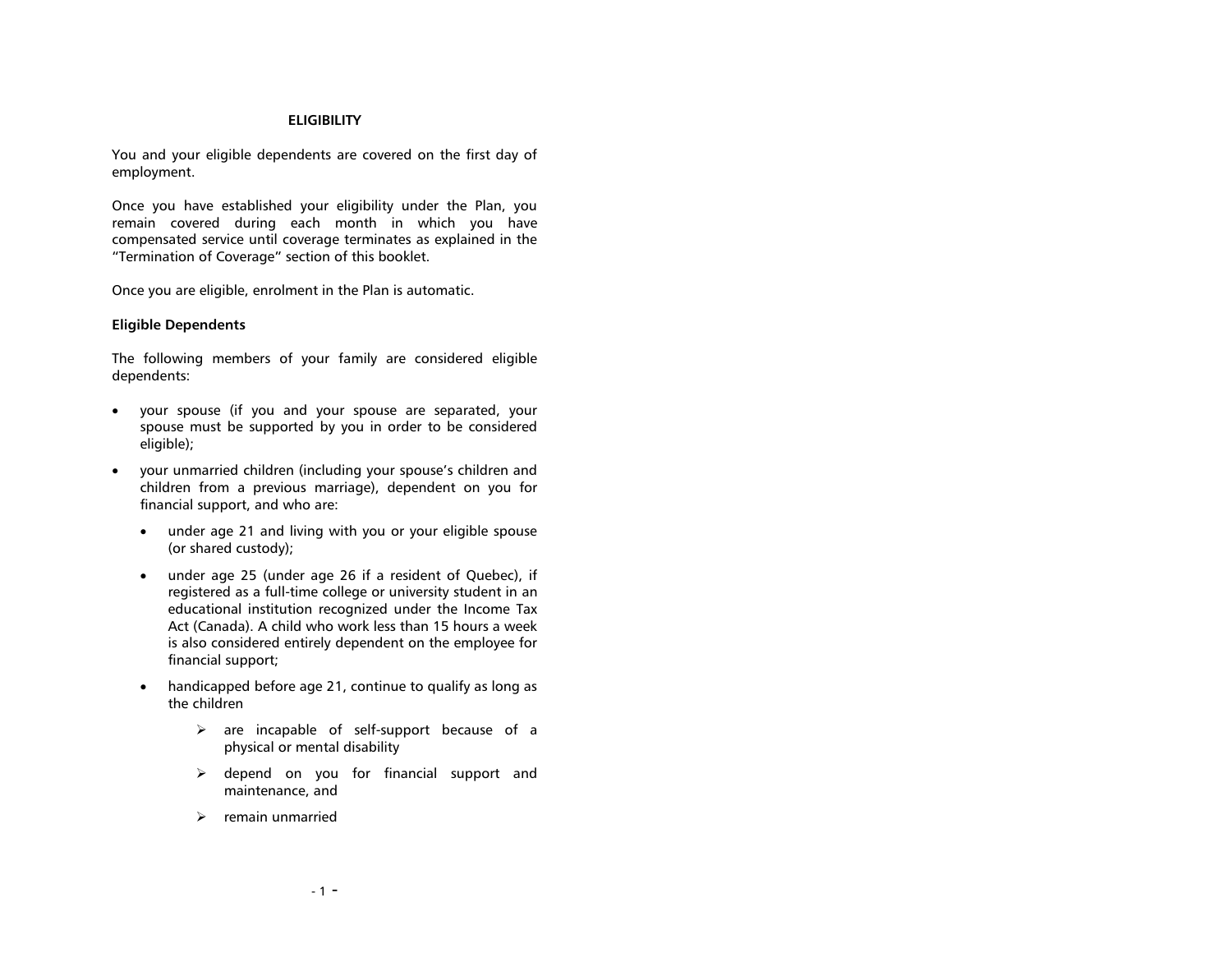#### **NOTE 1:** "Spouse" means

- (i) The person who is legally married to the employee and who is residing with or supported by the employee; or
- (ii) if there is no legally married spouse that is eligible, the person, with whom the employee has been cohabiting for at least one year (sooner if a child is born of their union), and both are free to marry; or
- (iii) the person, with whom the employee has been cohabiting for at least three years (sooner if a child is born of their union) if one or the other is, by law, prohibited from marrying by reason of a previous marriage.
- **NOTE 2:** The spouse of a CN employee who is covered under this plan as an employee can be designated as a dependent of the employee for Extended Health Care coverage if such spouse loses his or her own coverage.

#### **PLAN PROVISIONS**

<span id="page-4-0"></span>The Plan provides you and eligible dependents with financial assistance for medically necessary health care expenses not covered by your provincial or territorial hospital and Medicare plans.

#### <span id="page-4-1"></span>**Deductible**

After an annual deductible of \$25 per family has been paid, the Plan reimburses eligible hospital, medical and vision care expenses.

This deductible is the amount of eligible expenses you pay each year before the Plan begins to reimburse you.

The deductible does not apply to hospital or prescription drugs expenses in your province of residence.

#### <span id="page-4-2"></span>**Covered Percentage**

The Plan reimburses 100% of eligible hospital expenses in your province of residence and 80% of the eligible expenses you incur in excess of the annual deductible for major medical, prescription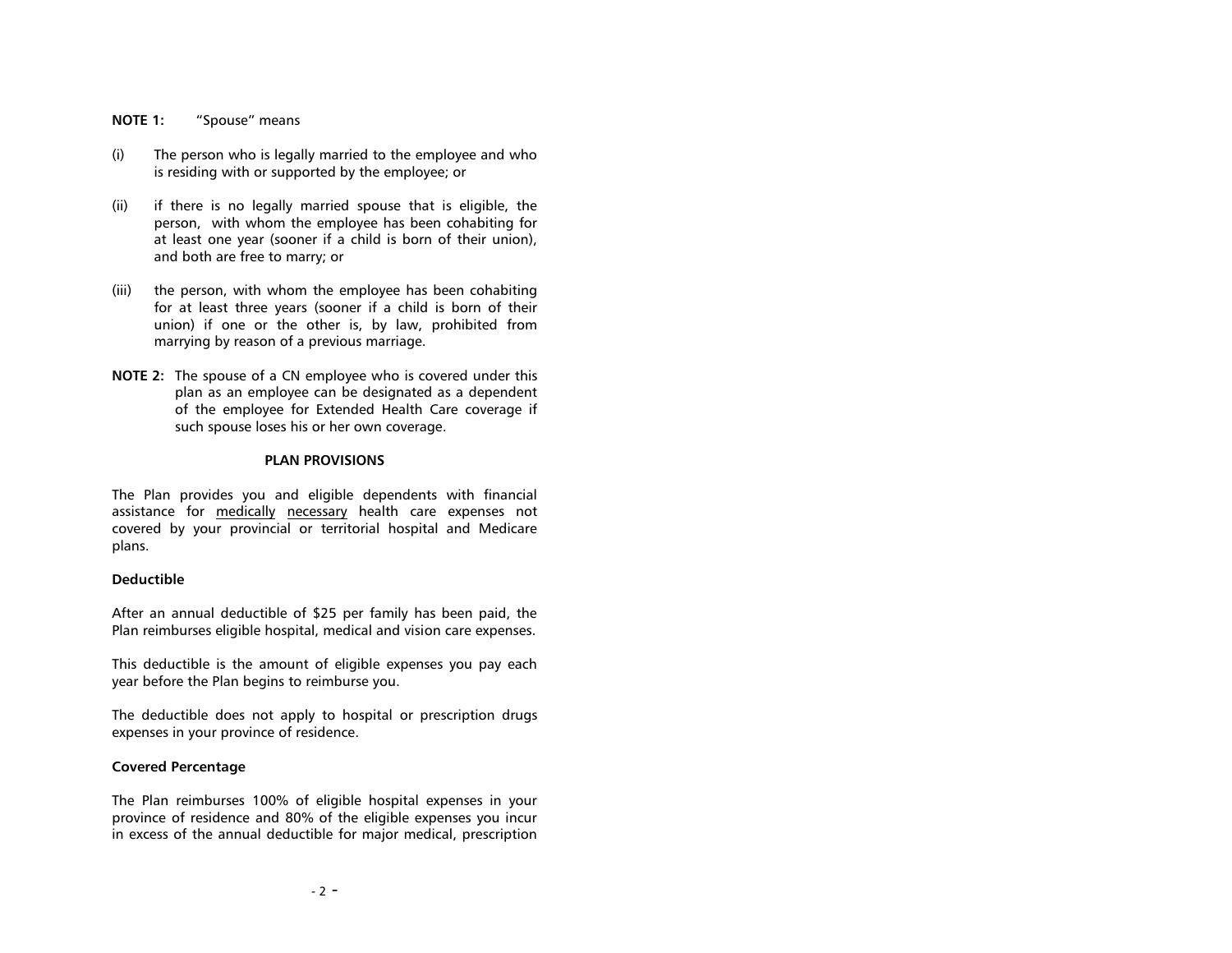drugs and vision care, subject to applicable maximum eligible expenses or reimbursements.

For Quebec residents, the reimbursement level is increased to 100% once the out-of-pocket maximum for prescription drug expenses has been reached per adult, per year.

## <span id="page-5-0"></span>**Maximum**

Effective February 1, 2015, the lifetime maximum that can be reimbursed to you or any of your eligible dependents is \$75,000. For drugs only, this provision is not applicable to Quebec residents.

#### <span id="page-5-1"></span>**Health Care Spending Account**

## **Eligibility**

You will be eligible for the Health Care Spending Account benefit if you are active on or subsequent to January 1, 2015. This includes if you are in receipt of short and long-term disability benefits, maternity, parental or compassionate care leave as of February 1, 2015 but excludes any other leave of absence. All benefits under the health care spending account will cease immediately upon your death, retirement, termination, suspension, strike or lock-out or unauthorized absence.

#### Amount of the Health Care Spending Account (HCSA)

The HCSA provides you with a monthly fixed amount of \$25.00 and will begin on February 1, 2015 if you are eligible at that date and will end on December 31, 2018.

The monthly fixed amount will be allocated to you if you have at least 11 days of compensated service (CCS) during a calendar month and will be deposited at the beginning of the following month.

For employees who become eligible after February 1, 2015, the monthly fixed amount will begin to be allocated the first of the month following their eligibility.

Administration fees related to the HCSA will be paid by the Company. Provincial Retail Sales Taxes, where applicable, will be charged to the HCSA.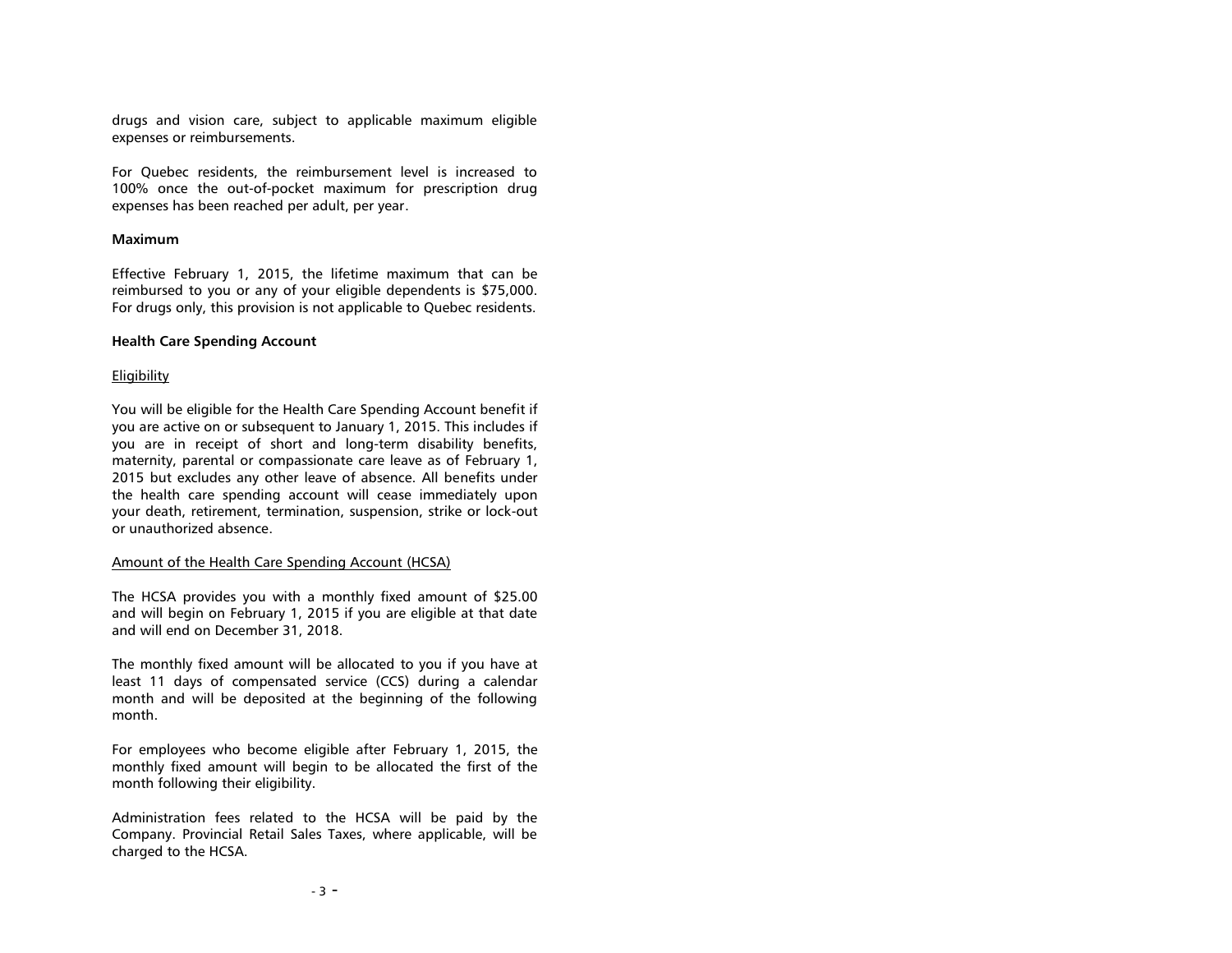Your HCSA is non-taxable under the federal Income Tax Act, provided it covers only certain specified eligible expenses. It is a provincial taxable benefit for employees in Quebec.

## Eligible Medical and Dental Expenses

The list of eligible expenses are defined under the Income Tax Act. These medical and dental expenses for you and your eligible dependents could be reimbursed under your HCSA.

Your HCSA is non-taxable under the federal Income Tax Act, provided it covers only certain specified eligible expenses.

## Here is a partial list:

- $\triangleright$  Medical and dental expenses, or portion of expenses, not reimbursed due to the application of a deductible under your group plan.
- $\triangleright$  The portion of eligible medical and dental expenses that you must pay due to a reimbursement percentage other than 100%, or a maximum reimbursement amount under your group plan.
- $\triangleright$  Eye exams, eyeglasses or contact lenses.
- $\triangleright$  Full-time services of medical attendants.
- $\triangleright$  Acquisition of special equipment for a visually impaired person.

Please refer to the income tax return guides for a more complete list of the medical and dental expenses that you can claim under your HCSA. You can also visit the Canada Revenue Agency and the Ministère du Revenu du Québec Web sites.

The HCSA is and will be subject to the rules of the Income Tax Act.

## Carry-forward rule

Unused amount at the end of a calendar year is carried-forward to the following calendar year. Therefore, any amounts allocated in a calendar year must be used by the end of the next calendar year or they will be forfeited. This is in accordance with the Canada Revenue Agency rules.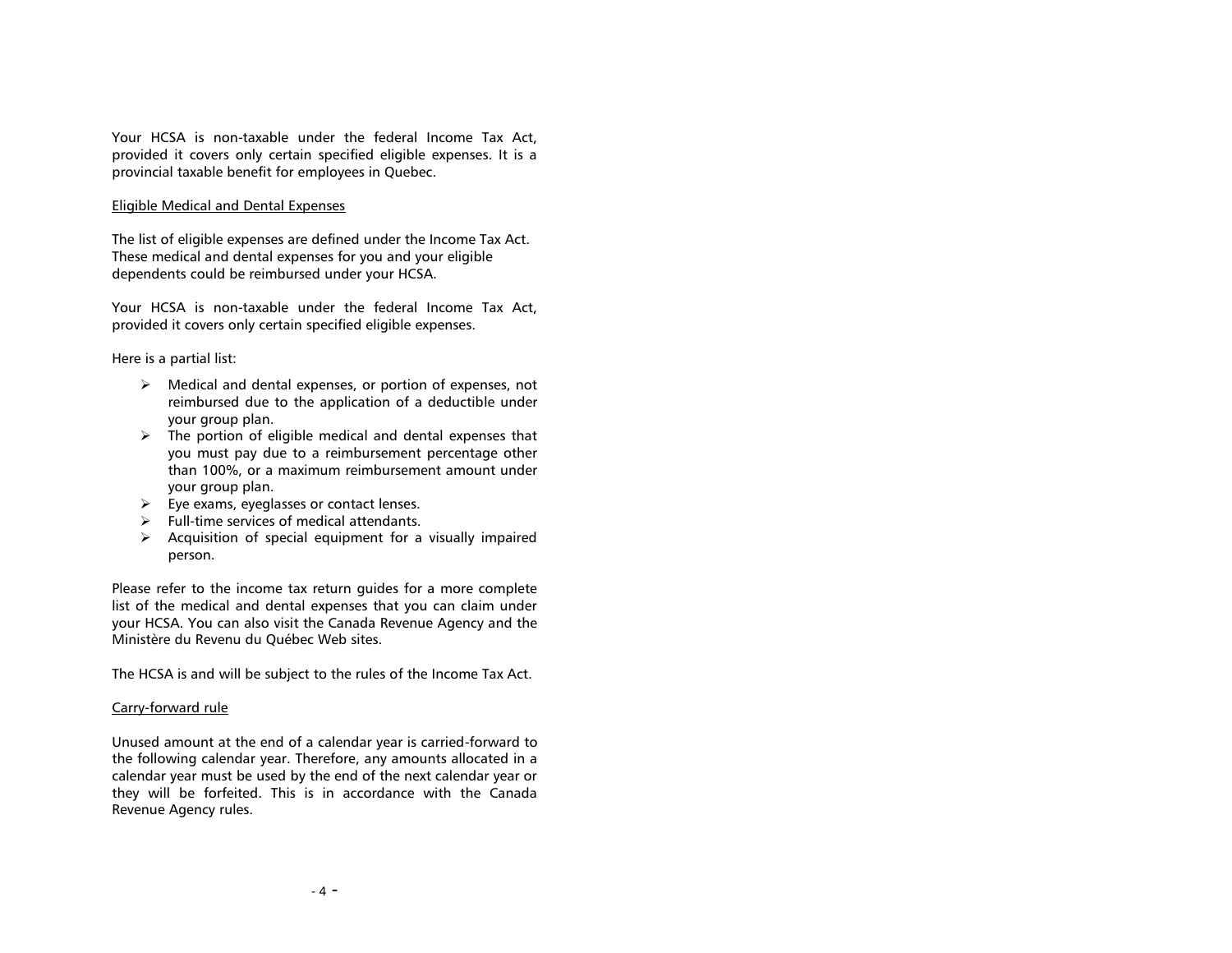The fixed monthly amounts will be made from February 1, 2015 and shall continue until December 31, 2018. Unused amounts allocated in 2018 may be carried forward into 2019. If you have amounts leftover at the time of your retirement, they will be forfeited.

## <span id="page-7-0"></span>**Hospital Expenses**

In your province of residence, the Plan provides reimbursement of:

- $\geq$  100% of the charges for the average cost of a semi-private room that exceeds the amount paid by the government plan. There is no limit on the duration of the hospital stay;
- $\triangleright$  Out-patient services in a hospital.

## Outside your province of residence, the Plan reimburses:

- $\geq$  80% of the charges, in excess of the deductible, that exceed the amount covered by the provincial government plan, for the following services in case of emergency for up to 180 days per calendar year:
	- $\triangleright$  semi-private hospital room;
	- $\triangleright$  hospital out-patient services.

Outside Canada, for emergency medical treatment of illness or injury sustained while travelling outside of Canada, the Plan reimburses:

- $\geq$  80% of the charges, in excess of the deductible, that exceed the amount covered by the provincial government plan, for the following services in case of an emergency for up to 180 days per calendar year:
	- $\triangleright$  semi-private hospital room;
	- $\triangleright$  other hospital services;
	- $\triangleright$  hospital out-patient services.

A hospital is defined as a legally-operated institution primarily engaged in providing diagnostic, medical and surgical facilities for the care and treatment of sick and injured persons on an in-patient basis and that provides such facilities under the supervision of a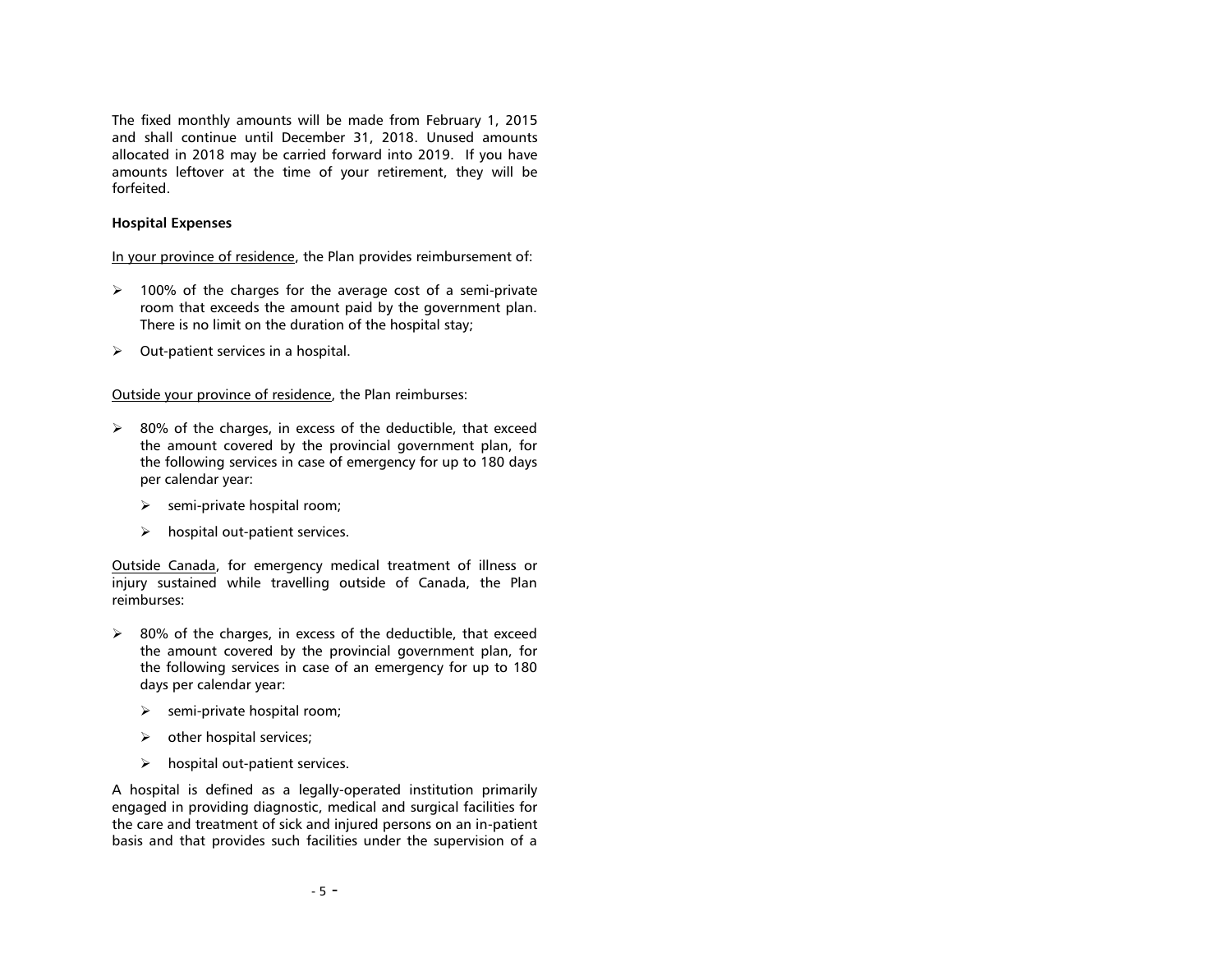staff of doctors with a 24-hour-a-day nursing service by registered nurses.

Under this definition, none of the following is considered a hospital:

- $\triangleright$  a home for the aged;
- $\triangleright$  a rest home or nursing home;
- $\triangleright$  an institution providing psychiatric care;
- $\triangleright$  an institution for the treatment of substance abuse.

# <span id="page-8-0"></span>**Prescription Drugs**

If you live in a province where the provincial government provides a prescription drug plan, benefits under the Company Plan will be coordinated with the government plan.

You have a drug card with Green Shield Canada (GSC) which can be used for the purchase of prescription drugs. Present your Green Shield drug card to your pharmacist, and after you pay any applicable amount (co-insurance), they may bill GSC directly.

When you use your GSC drug card to pick up a prescription at the pharmacy, you will only have to pay 20% of the eligible drug cost and a \$3.00 charge (effective February 1, 2015) for each prescription filled. The remainder of the cost will be reimbursed by GSC directly to the pharmacy.

If your provider does not accept a drug card, you will have to pay for your prescription drugs and then complete and file a paper claim with Green Shield Canada. Please note that the pharmacist may charge you more than the negotiated price. In such circumstances, the Extended Health Care Plan will reimburse you only the eligible amount under the drug card.

## Mandatory Generic Substitution

If an interchangeable generic version of the drug is available, the plan will reimburse 80%, after a \$3.00 charge per prescription at the price of the lower cost generic drug unless the physician indicates no substitution on the prescription.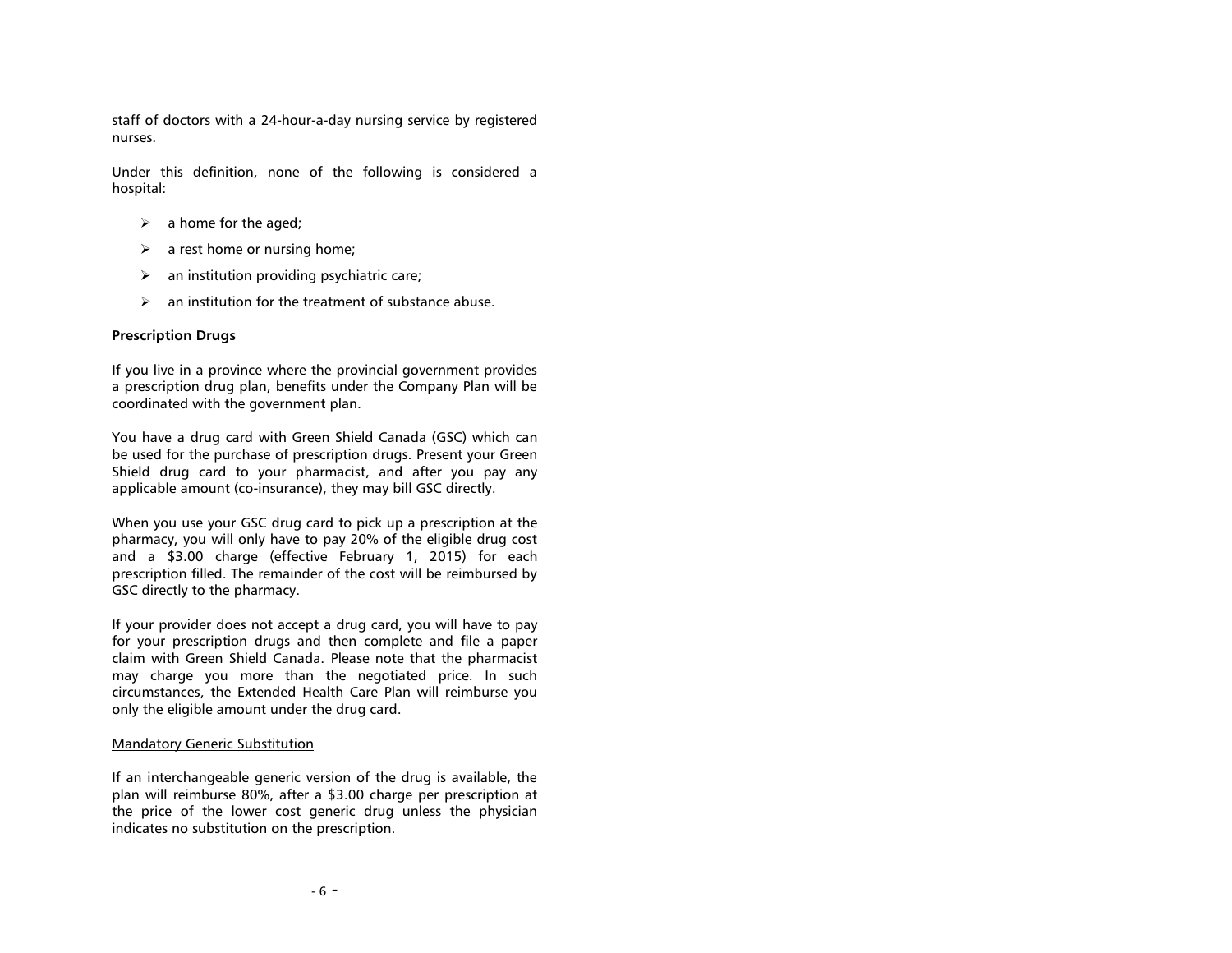#### Quantity Management

To reduce waste associated with first time prescriptions, the Plan will limit coverage to a 30-day supply for new (first time) prescriptions.

If a maintenance drug\* is found to be appropriate after the initial fill (first time prescription), employees will be required to purchase 3-month supplies for maintenance drugs in order to reduce dispensing fees.

*\*Maintenance Drugs:* Drugs that are used to treat chronic or lifelong conditions such as cholesterol, diabetes, hypertension and cardiovascular conditions are typically referred to as "maintenance drugs". Drugs that are used to treat a one time or short term therapy condition are called "acute drugs".

## Utilization Management

Coverage for certain types of drugs is subject to prior authorization and/or step therapy. Step therapy is required by the insurer to ensure appropriate use or the use of the most cost-effective drug for the employee's therapy prior to moving on to more expensive drugs.

## Covered expenses:

- $\triangleright$  Drugs, serums and vaccines available only by prescription when prescribed by a physician or dentist for the treatment of an illness and dispensed by a licensed pharmacist;
- $\triangleright$  Diabetic supplies:
- $\triangleright$  Supplies for the treatment of parkinsonism and cystic fibrosis;
- $\triangleright$  Colostomy supplies.
- $\triangleright$  Oral contraceptives.
- $\triangleright$  Nicotine substitutes (Quebec only).

For Quebec employees and their eligible dependents, any conditions under this plan that do not meet the requirements under the Quebec drug insurance plan are automatically adjusted to meet those requirements.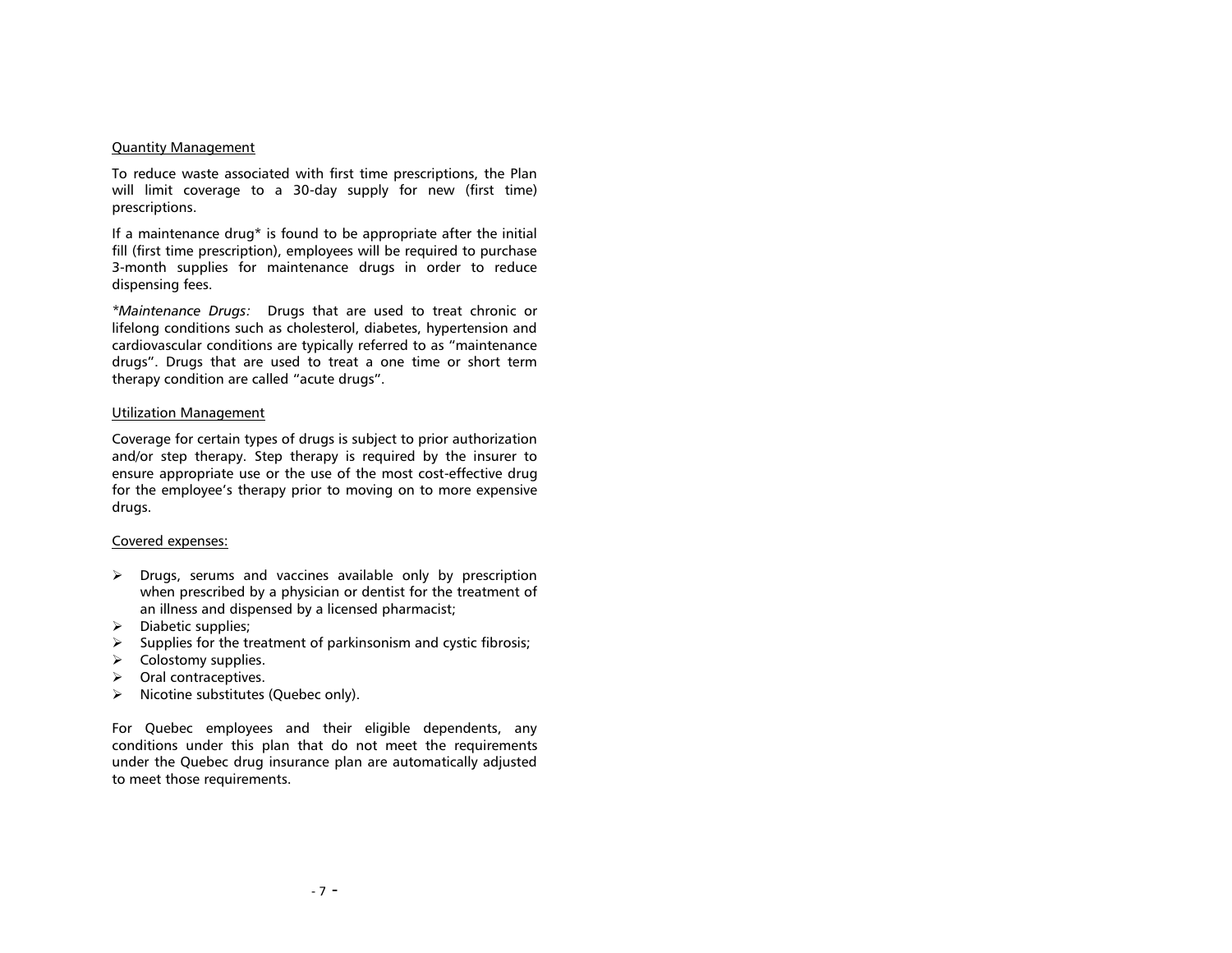#### Expenses not covered:

Payment is not made for:

- $\triangleright$  Drugs that can be purchased without a prescription, such as: patent and proprietary medicines, cough and cold medicines, baby foods and formula, minerals, vitamins, health foods and collagen treatments;
- $\triangleright$  Nicotine substitutes; (excluding Quebec)
- Section Growth hormones;
- $\triangleright$  Any charge for the administration of serums, vaccines and injectable drugs;
- $\triangleright$  Anti-obesity treatments including drugs, proteins and dietary or food supplements, whether or not prescribed for medical reasons.

## <span id="page-10-0"></span>**Vision Care**

#### Covered expenses:

- $\triangleright$  Services of an ophthalmologist or a licensed optometrist, where not covered by Medicare, up to a maximum amount payable of \$25 per person in any two consecutive calendar years;
- $\triangleright$  Charges for contact lenses or eyeglasses (including frames, shatterproof lenses and sunglasses) and their replacement, provided there is a need for a change in their magnifying strength or laser eye surgery.

Supplies must be prescribed in writing by an ophthalmologist or a licensed optometrist and dispensed by such specialists or by a qualified optician.

One claim in any 12 month period for a person under age 18 or in any 24 month period for any other person up to a maximum reimbursement of \$250.

## Expenses not covered:

Payment is not made for any device worn for the purpose of eye protection only, and not for vision correction.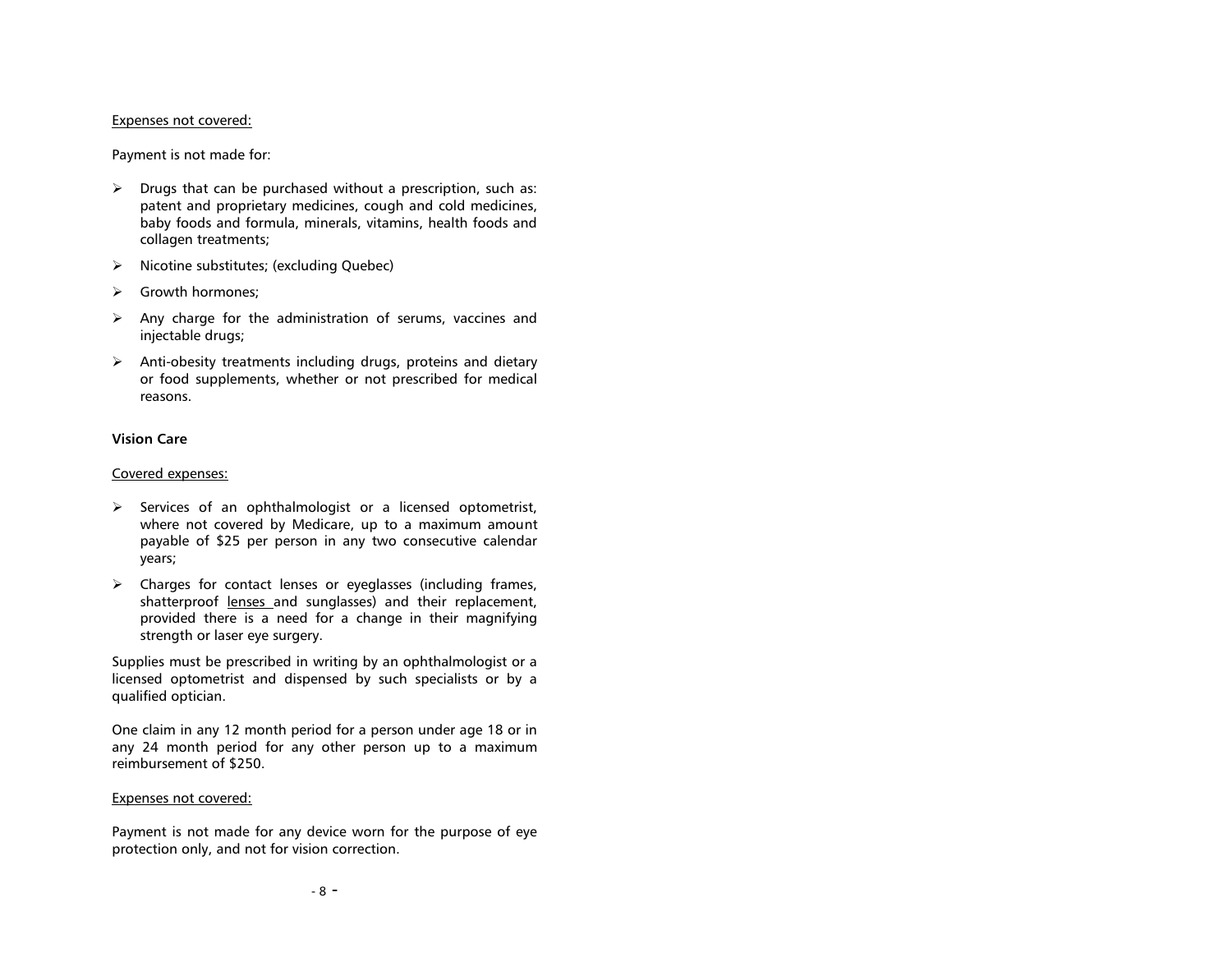## <span id="page-11-0"></span>**Major Medical**

#### Covered expenses:

#### $\triangleright$  Ambulance:

Professional ambulance services not reimbursed by your government health plan for local transportation, including inter-hospital transfers to and from the nearest hospital able to provide essential care, when recommended by a physician as medically necessary. This includes, in case of emergency, air ambulance service or any other vehicle normally used for public transportation.

 $\triangleright$  Private Duty Nurse:

Services of a private duty registered nurse or a registered nursing assistant, other than a close relative, in the patient's home, when medically required. Prior approval must be obtained from Green Shield. Lifetime maximum of \$10,000 per person.

> Laboratory Tests:

Charges for laboratory tests done in a commercial laboratory for diagnosis of an illness, but excluding any tests performed in a pharmacy. Maximum of \$500.00 per person in each calendar year.

 $\triangleright$  Physiotherapist:

Services of a licensed physiotherapist who is not a close relative and when prescribed in writing by a physician. Maximum of \$2,000 per person in each calendar year.

 $\triangleright$  Accidental Dental:

Dental treatment required for the repair of damage to natural teeth resulting from an accidental blow to the mouth that occurs while the person is covered under the Plan. Treatment must be approved in advance by Green Shield and provided within six months of the accident.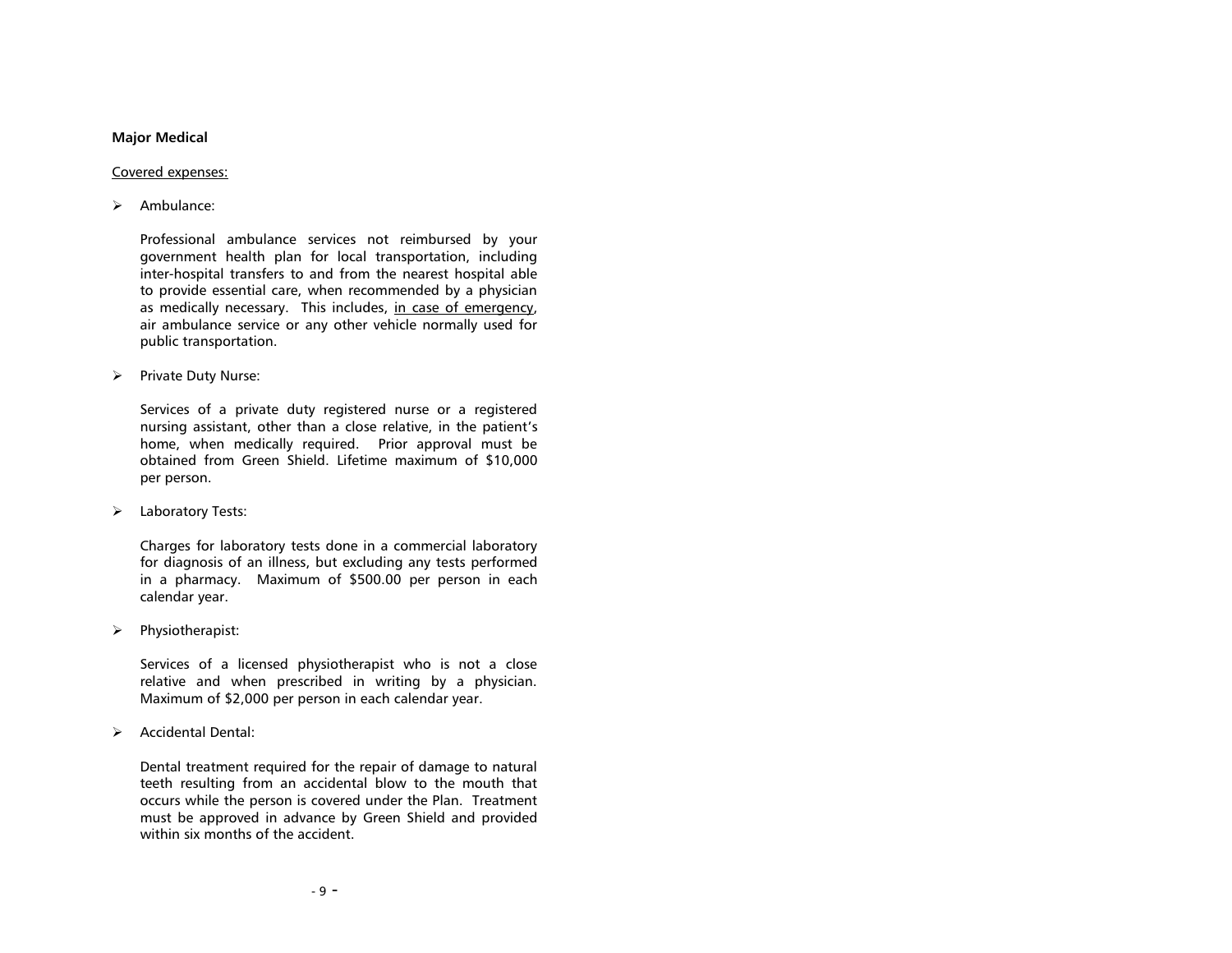$\triangleright$  Durable Equipment:

Rental or, if the Company so chooses, purchase of a wheelchair, hospital bed, iron lung or other similar equipment for therapeutic use. Prior approval must be obtained by Green Shield.

 $\triangleright$  Hearing Aids:

Hearing aids, not covered by Workers' Compensation, when prescribed in writing by an otolaryngologist. The maximum amount payable is \$300 per person in any five consecutive calendar years.

> Orthopaedic Shoes:

Orthopaedic shoes, when prescribed by a doctor, limited to one pair per person in each calendar year.

 $\triangleright$  Support Stockings:

Elastic support stockings prescribed by a doctor, up to a maximum amount of \$50 per person in each calendar year.

> Mammary Prostheses:

Mammary prostheses required as a result of surgery when ordered or provided by a Doctor, up to a maximum amount of \$200 per person in each calendar year.

> Doctor's Fees:

Charges for the services of a doctor for emergency medical treatment while you are outside your province of residence.

 $\triangleright$  Prosthetic Appliances:

Artificial limbs and eyes, including replacements when medically necessary.

 $\triangleright$  Supplies:

Casts, splints, trusses, braces or crutches.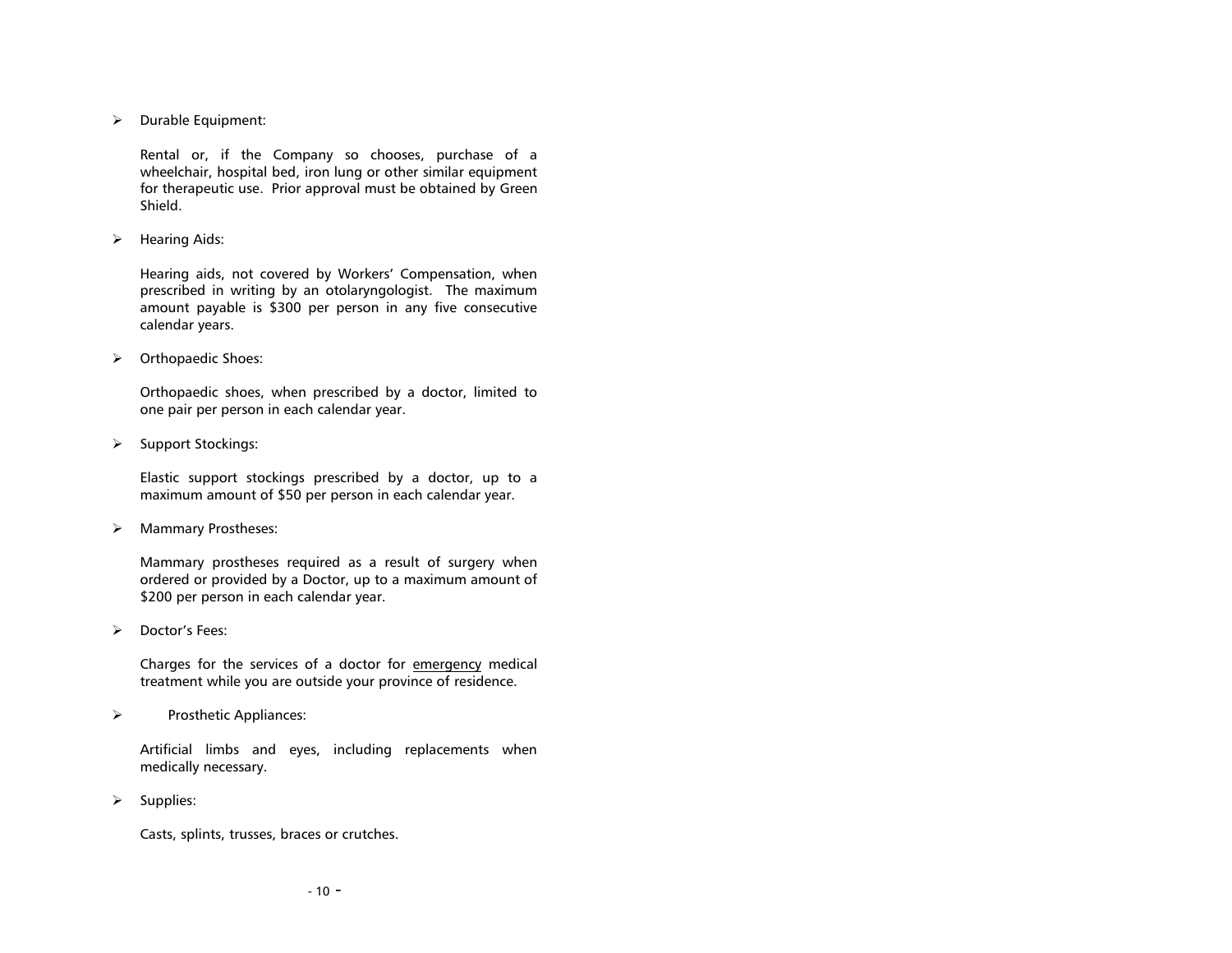$\triangleright$  Transfusions:

Oxygen, plasma and blood transfusions and their administration.

 $\triangleright$  X-Rays:

Diagnostic and X-ray services.

Convalescent Hospital:

Charges for convalescent hospital confinement in your province or territory of residence. Such confinement must be ordered by a physician, be preceded by at least five consecutive days of hospital confinement, commence within 14 days of that hospital confinement and be for rehabilitation and not primarily for custodial care. The maximum amount payable will be \$20 per day for each period of disability for a maximum of 120 days of confinement.

A convalescent hospital is a legally operated institution which is entitled to a daily allowance under the hospital plan of the province where it is located.

## **EXPENSES NOT COVERED**

<span id="page-13-0"></span>Payment is not made for:

- $\triangleright$  The difference in cost between a semi-private and a private hospital room.
- $\triangleright$  Treatment by chiropractors, osteopaths, podiatrists, speech therapists, and psychologists.
- $\triangleright$  Orthopaedic mattresses, exercise equipment, air conditioning or air-purifying equipment, and whirlpools.
- $\triangleright$  Charges for experimental services and treatment, and those attributed to the application of new processes or treatment not yet in current use.
- $\triangleright$  Any expenses in excess of the reasonable and customary charges in the locality where the service is rendered.
- $\triangleright$  Injury you sustain while working for pay or profit other than with CN.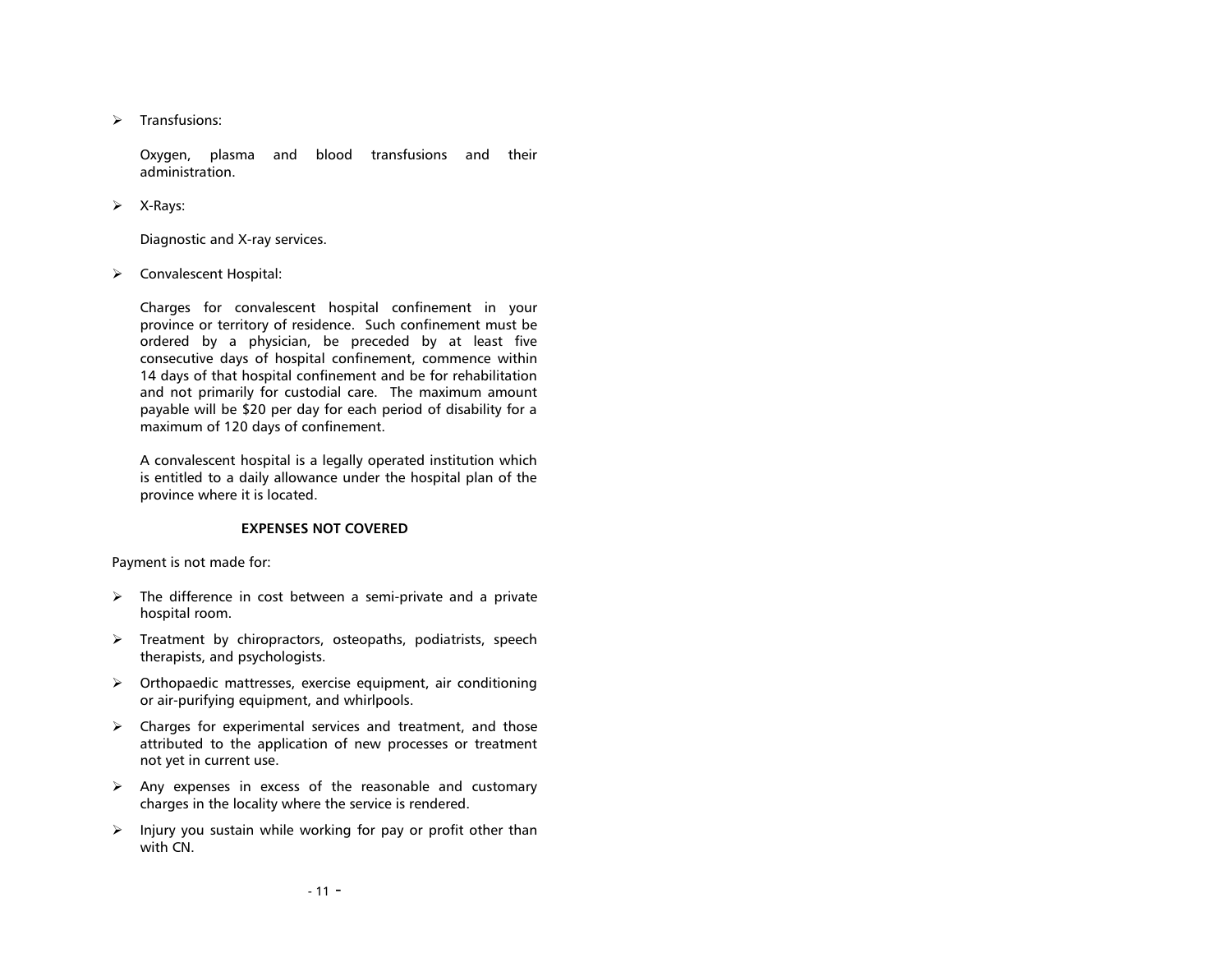- $\triangleright$  Injury your eligible dependent sustain while he or she is working for pay or profit.
- Any portion of medical expenses covered under Workers' Compensation or similar program.
- $\triangleright$  Services to which you or your eligible dependents are entitled without charge, or for which there would be no charge if you were not covered by this EHC Plan.
- $\triangleright$  Services or portions of services, provided under governmentsponsored programs.
- $\triangleright$  A service covered by a government-sponsored program which is suspended.

## **COORDINATION OF BENEFITS**

<span id="page-14-0"></span>If you and your spouse are covered for extended health under more than one plan, your benefits under this plan will be coordinated with the other plan so that you may be reimbursed up to 100% of the eligible expense incurred. The combined benefits from the two plans cannot exceed the expenses actually incurred. They are coordinated as follows:

- $\triangleright$  Expenses incurred by your spouse are reimbursed first by your spouse's plan and then by the CN Extended Health Care Plan, if a balance remains.
- $\triangleright$  Expenses incurred for eligible children are first reimbursed by the plan of the parent whose birthday falls earliest in the year.

## **TERMINATION OF COVERAGE**

<span id="page-14-1"></span>Your coverage and coverage for your dependents under the Extended Health Care Plan terminates as follows:

In the case of:

- (1) **resignation or dismissal**, on the date the employment relationship ends;
- (2) **retirement**, at the end of the month in which you retire under the pension plan rules;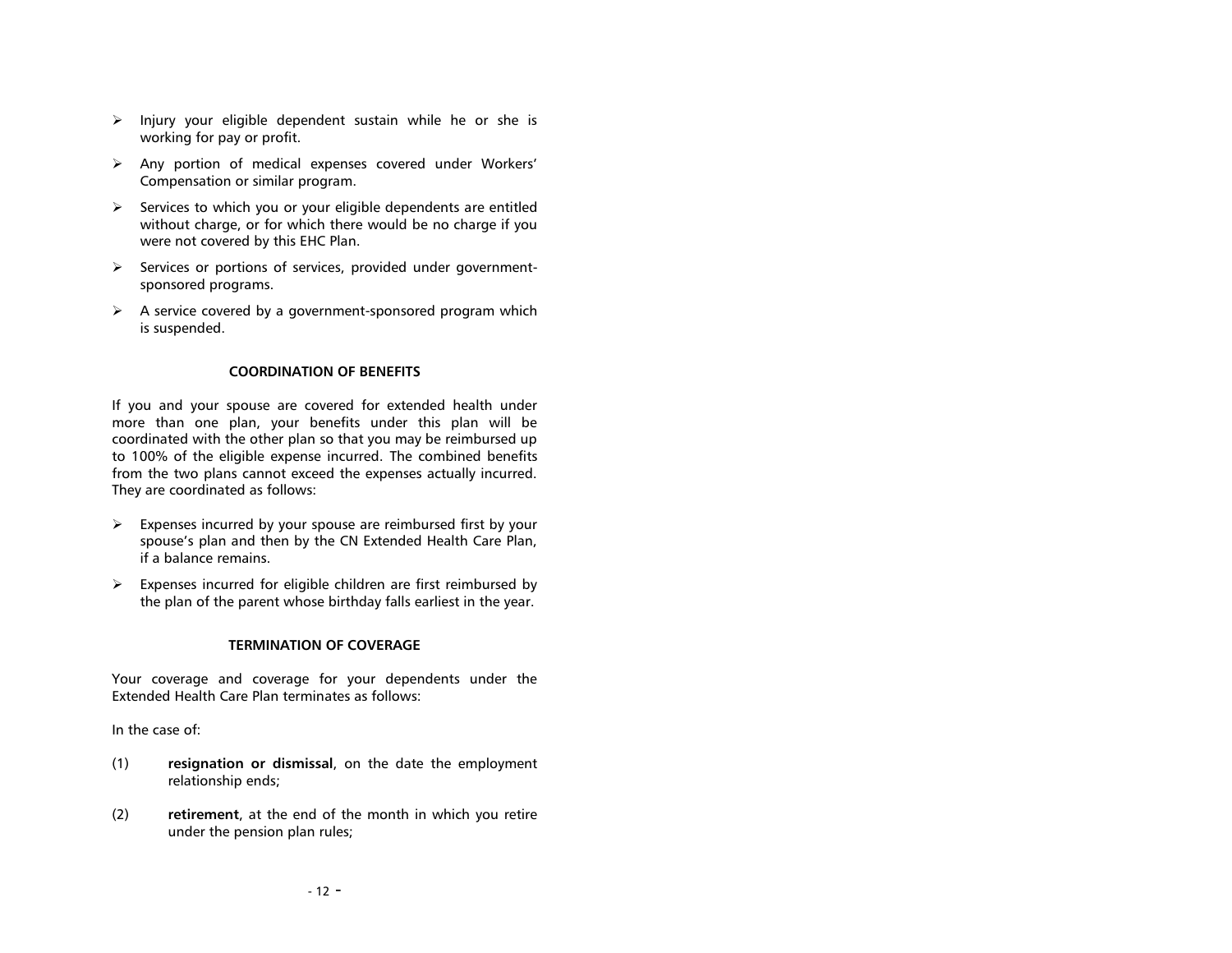- (3) **lay-off, suspension or leave of absence without pay** (except as indicated in the next section entitled" Continuation of Coverage")**,** at the end of the month in which the event occurs;
- (4) **strike or lock-out**, on the last day worked (for Quebec residents, plus 30 days for drugs only)

Coverage for dependents ends on the date your coverage ends (except in case of **death**, at the end of the month in which you die) or on the date the dependent ceases to meet the eligibility criteria outlined in the "Eligibility" section of this booklet.

If you are transferred out of a bargaining unit covered by this Plan into another position in the Company, where the Plan does not apply, your coverage terminates on the last day of the month in which you work in the bargaining unit

# **CONTINUATION OF COVERAGE**

- <span id="page-15-0"></span>1) In cases of leave of absence due to disability covered by Workers' Compensation authority, your coverage will be maintained at no cost to you for the entire period during which you are receiving Workers' Compensation benefits and undergoing treatment and rehabilitation at the expense of a Workers' Compensation authority, but not beyond the end of the month in which you are age 65.
- 2) In cases of leave of absence due to disability, illness or injury, not covered by Workers' Compensation, coverage will be maintained at no cost to you for the duration of the leave from the end of the month in which the disability occurs, provided you are receiving Short-Term Disability benefits or Employment Insurance Sickness Benefits, but not beyond the end of the month in which you are age 65.
- 3) In cases of a maternity, parental or compassionate care leave, your coverage will be continued at no cost to you for the duration of the leave.
- 4) In case of layoff or in any of the above cases, an employee who continues on leave of absence after eligibility terminates may maintain coverage by signing and returning the Premium Repayment Agreement form to CN within the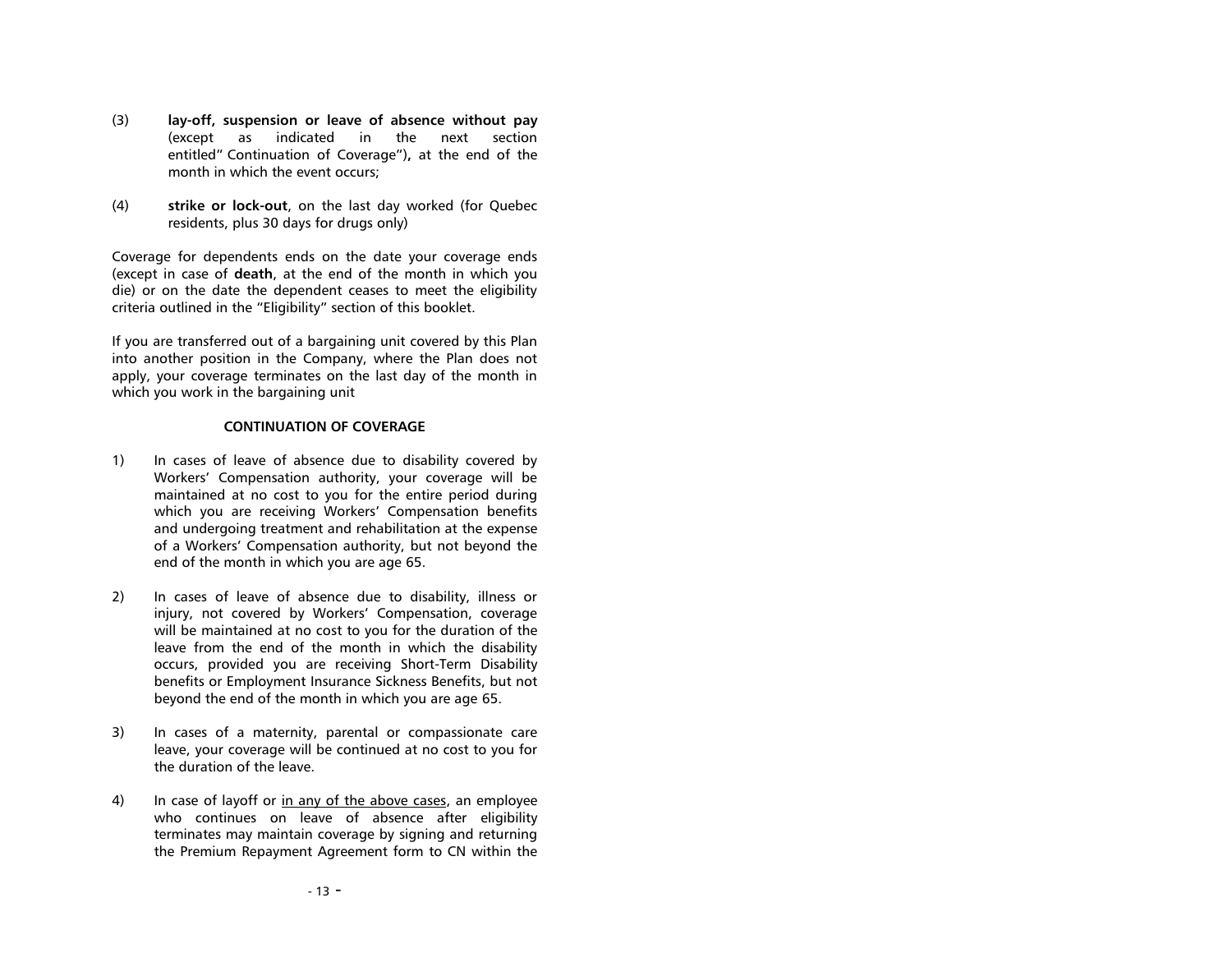required time frame. This option expires after a 12-month period following the end of the month in which leave of absence began.

**Note:** See details on premium repayment outlined in the section "Repayment of Premiums" of this booklet.

## **REINSTATEMENT OF COVERAGE**

<span id="page-16-0"></span>You are automatically covered from the date you return to active work if your coverage has been terminated while you were on leave of absence, on strike, lock-out, suspended or dismissed but reinstated.

If you are laid off and your coverage terminates, you will be covered automatically from the first day of the month in which you return to active work.

## **HOW TO MAKE A CLAIM**

<span id="page-16-1"></span>When you wish to file a claim:

## A. For Hospital Benefits:

- 1. Tell the hospital admitting staff that Green Shield administers your Plan under Contract number "CNR-". Also, tell them your ID number (CN PIN).
- 2. The hospital may send the claim directly to Green Shield or bill you directly.
	- a) If the hospital sends the claim directly to Green Shield, you will receive a statement showing the amounts charged and the amounts reimbursed by the insurer. Please verify that the charges listed are for services actually rendered.
	- b) If the hospital is unable or unwilling to send the bill directly to Green Shield, you are to make a claim to the insurer by following the procedures in section "B" below.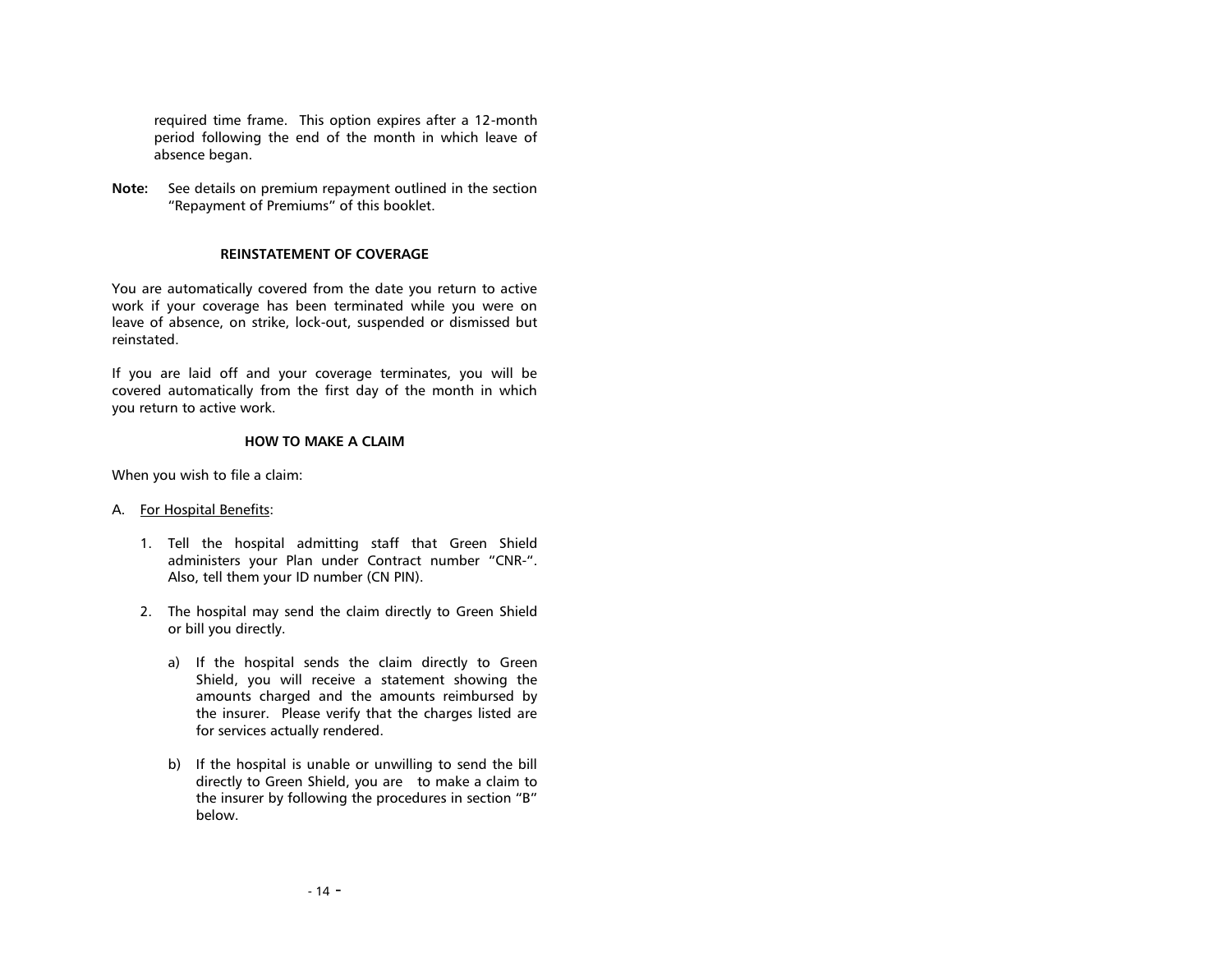- B. For all Extended Health, Vision Care and Prescription drugs expenses:
	- 1. Obtain the claim form from CN's ePortal or your administrative office.
	- 2. Complete all applicable sections on the claim form, attaching all applicable receipts.
	- 3. Send the completed form to the appropriate Green Shield office address as indicated at the bottom of the form.

If you would like more information about the mailing of your claim, please contact them toll-free at 1-888-711-1119.

## C. Health Care Spending Account (HCSA)

Obtain the Green Shield general or HCSA claim form from CN's ePortal and send it to the address indicated at the bottom of the form.

- a) If you want to coordinate your EHC expenses with your HCSA, please indicate your intention by checking the box under the fifth question in Section 2 of the general claim form
- b) If you want to use your HCSA to be reimbursed for all other types of expenses (including dental), please complete the HCSA form

Note that your account balance can also be obtained at any time on Green Shield website once you have registered yourself on-line.

For additional claim forms you may call Green Shield free of charge at 1-888-711-1119.

**NOTE: Green Shield Canada MUST receive your claim no later than 90 days after the end of the calendar year during which you incur the expenses.**

You should make a claim only after you have accumulated receipts for eligible expenses totalling in excess of the deductible amount for the year.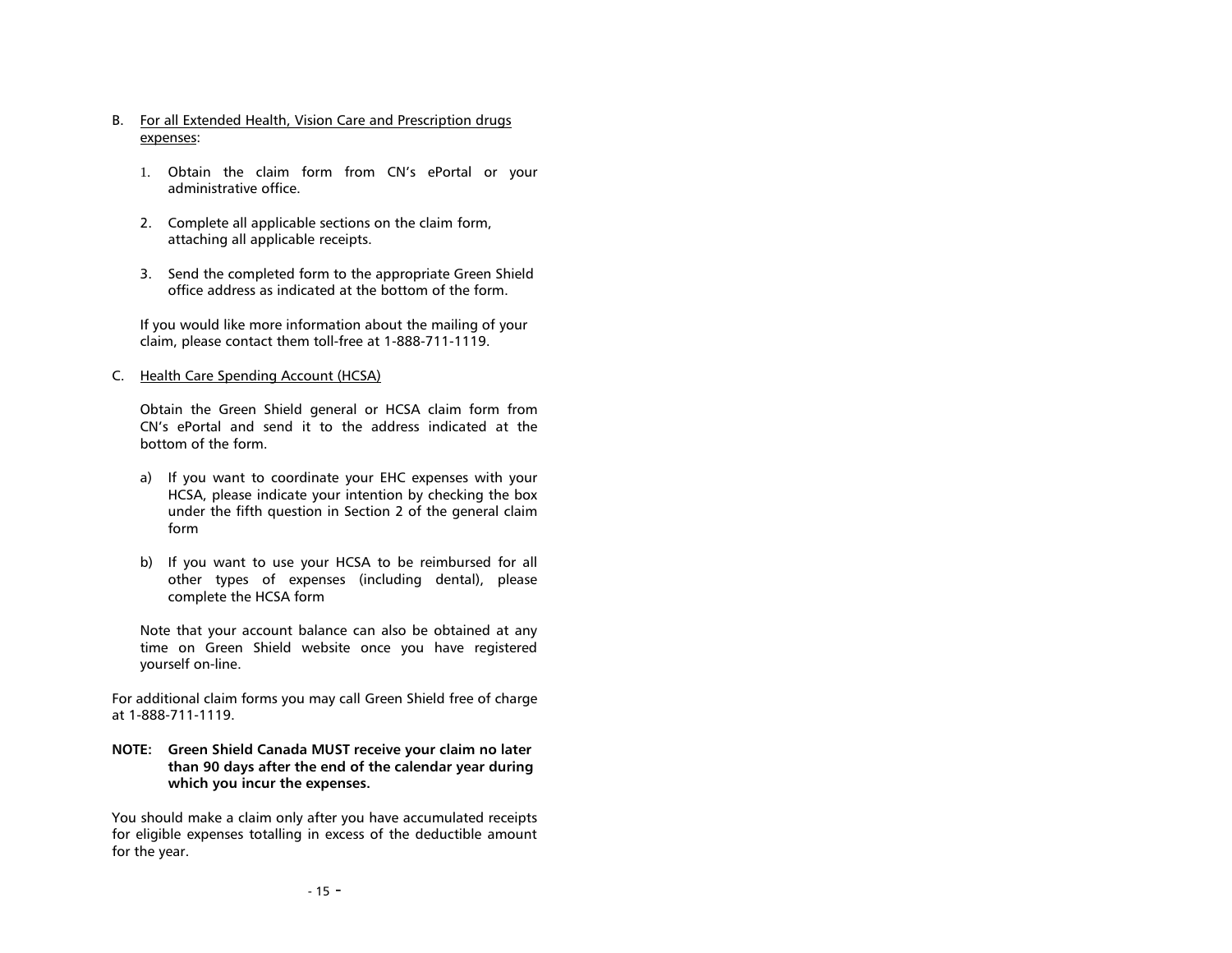**Reimbursement of expenses** for prescription drugs, vision care and major medical benefits will be sent directly to you or by direct deposit.

**Reimbursement of hospital expenses** will be made directly to the hospital or to you, depending upon the arrangements you have made with the hospital.

To benefit from direct deposit or other plan member services, you must register yourself on Green Shield website [\(www.greenshield.ca\)](http://www.greenshield.ca/) for all EHC expenses.

For information on medical expenses or prescription drug coverage, contact Green Shield Canada at 1-888-711-1119.

## **Prompt Handling of your Claim**

Did you answer every question on the claim form? Did you, the employee, sign and date the claim form? Did you attach all original receipts?

If you did, you will help Green Shield Canada to review your claim quickly and to process any reimbursement due to you.

## **REPAYMENT OF PREMIUMS**

<span id="page-18-0"></span>If you are laid off or if you take a leave of absence during which the Company does not maintain your coverage in force without payment of premium, you may keep your coverage in force by signing and returning the *Premium Repayment Agreement* form within the required time limit which is available in the circular *Benefits Coverage during a Leave of Absence.* 

<span id="page-18-1"></span>You can obtain a copy of this circular by contacting the Workforce Management group at 1-800-220-2745 or through CN's ePortal.